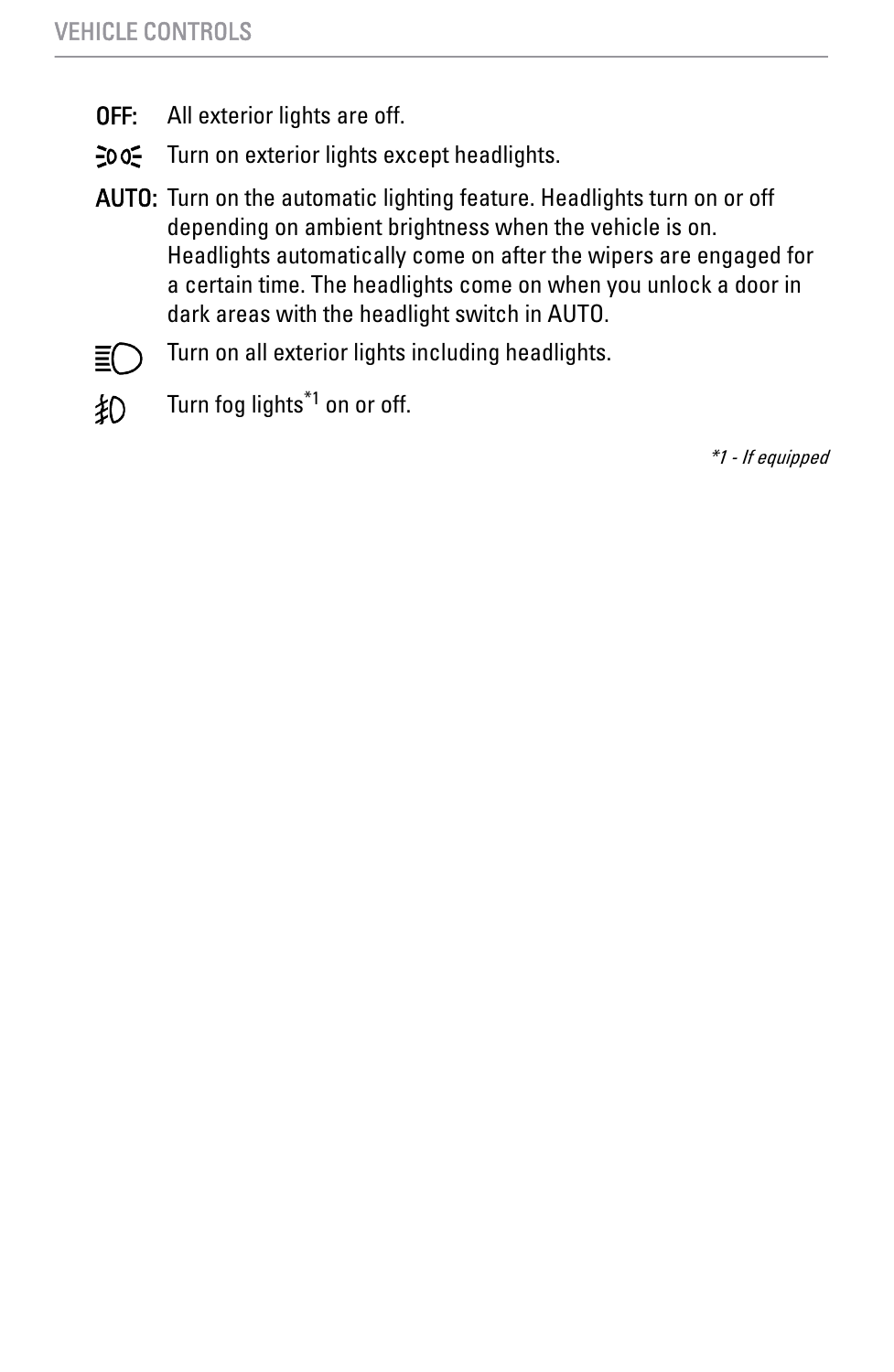# Auto High Beam\*1

The front sensor camera detects the light sources ahead of the vehicle such as the lights of a preceding or oncoming vehicle, or street lights. When you are driving at night, the system automatically switches the headlights between low beam and high beam depending on the situation.



## For the system to work properly:

- Do not place an object that reflects light on the dashboard.
- Keep the windshield around the camera clean. When cleaning the windshield, be careful not to apply windshield cleanser to the camera lens.
- Do not attach an object, sticker or film in the area around the camera.
- Do not touch the camera lens.

If the camera receives a strong impact or requires repair, consult a dealer.

If you see the message "Some Driver Assist Systems Cannot Operate: Clean Front Windshield", park your vehicle in a safe place. Wipe away debris blocking the windshield, then start driving again. If the message remains even after driving for a while with the clean windshield, have your vehicle checked by a dealer.

If you see a message that the camera is too hot, use the climate control system to cool the interior. Defroster mode will direct airflow toward the camera.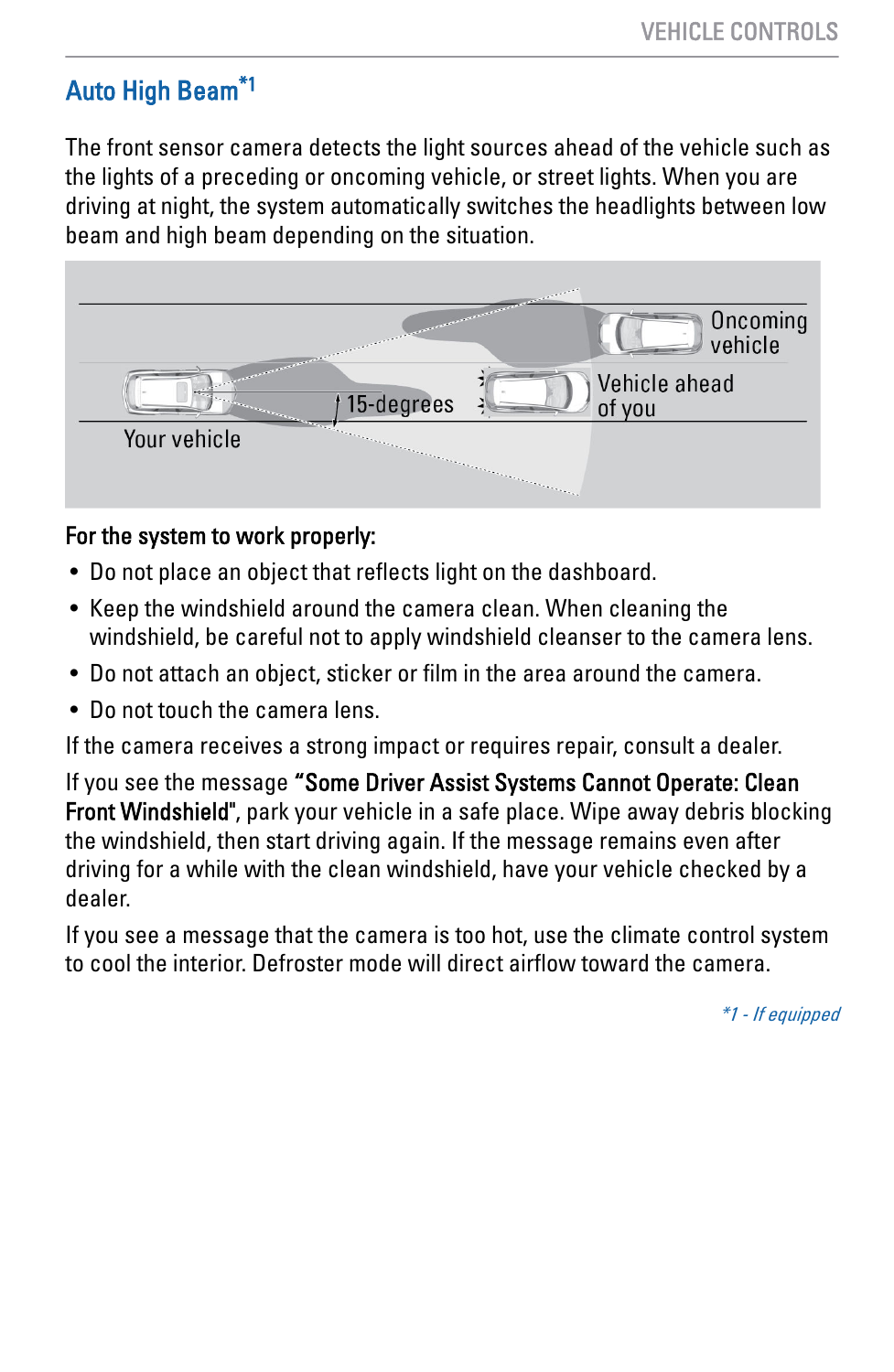# VEHICLE CONTROLS

## Automatically switching between high beam and low beam

When auto high beam is active, the headlights switch between high beam and low beam based on the following conditions.

If you find the timing of beam changes inconvenient for driving, change the beams manually.

#### Switching to high beam

All of the following conditions must be met before the high beams turn on.

- Your vehicle speed is 25 mph (40 km/h) or more.
- There are no preceding or oncoming vehicle with headlights or taillights turned on.
- There are few street lights on the road ahead.

#### Switching to low beam

One of the following conditions must be met before the low beams turn on.

- Your vehicle speed is 15 mph (24 km/h) or less.
- There is a preceding or oncoming vehicle with headlights or taillights turned on.
- There are many street lights on the road ahead.

#### Manually switching between high beam and low beam

If you want to manually switch the headlights between high beam and low beam, follow either of the procedures below. Note that when you do this, the auto high beam indicator will turn off and the auto high beam will be deactivated.



| Using the<br>lever: | Pull the lever toward you for flashing the high beams then<br>release it within about one second while driving.<br>To reactivate the auto high beam, pull the lever toward you for<br>flashing the high beams then release it while driving. The auto<br>high beam indicator will come on. |
|---------------------|--------------------------------------------------------------------------------------------------------------------------------------------------------------------------------------------------------------------------------------------------------------------------------------------|
| Using the           | Turn the light switch to $E$ .                                                                                                                                                                                                                                                             |
| light               | To reactivate the auto high beam, turn the light switch to                                                                                                                                                                                                                                 |

switch: AUTO when the lever is in the low beam position, the auto high beam indicator will come on.